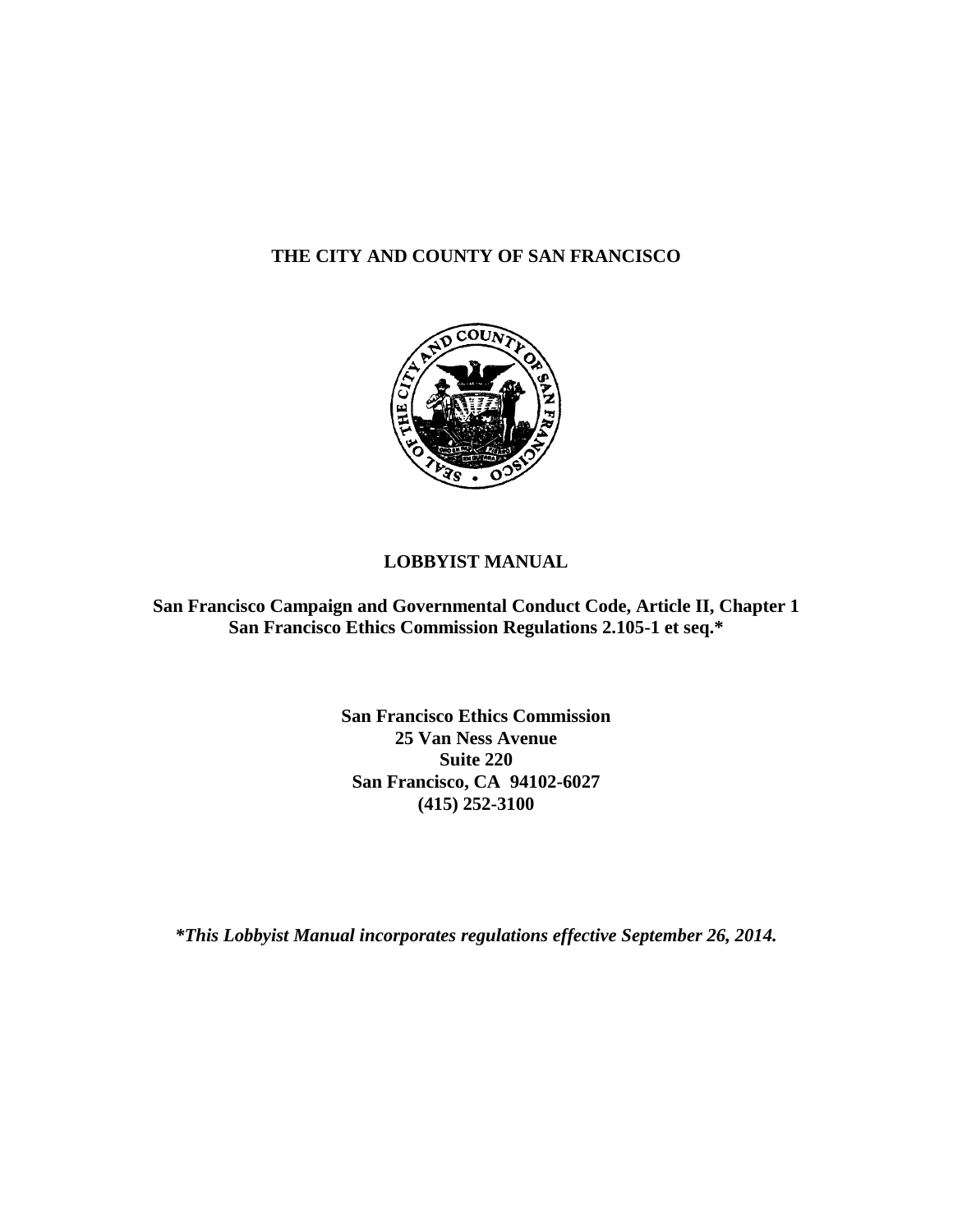### **TABLE OF CONTENTS**

| SUMMARY OF RESTRICTIONS AND OTHER REQUIREMENTS IMPOSED ON        |
|------------------------------------------------------------------|
|                                                                  |
|                                                                  |
| PROHIBITION ON FALSE INFORMATION; DUTY TO COOPERATE AND ASSIST17 |
|                                                                  |
|                                                                  |
|                                                                  |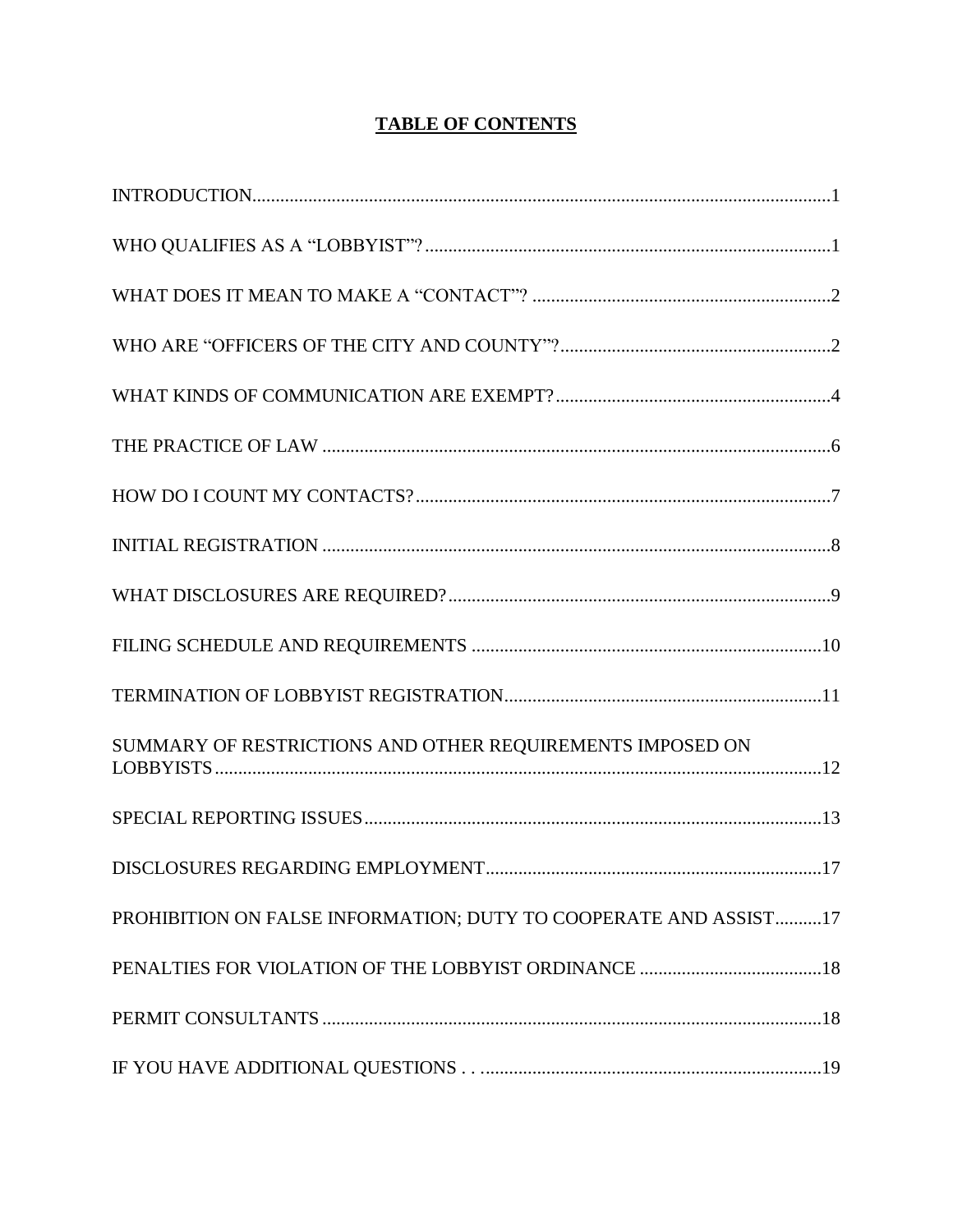### <span id="page-2-0"></span>INTRODUCTION

Under San Francisco's Lobbyist Ordinance, individuals who qualify as lobbyists are required to register with the Ethics Commission and file monthly reports disclosing information about their contacts with, and efforts to influence decisions by, officers of the City and County of San Francisco. Lobbyists are also subject to certain prohibitions.

The Ethics Commission administers the Lobbyist Ordinance and serves as the filing officer for information required to be submitted pursuant to the Ordinance. The Commission produced this Lobbyist Manual to help lobbyists comply with their obligations under the Lobbyist Ordinance. In case of a conflict between this Manual and the Lobbyist Ordinance or its implementing regulations, the Ordinance and/or those regulations prevail.

The Ethics Commission is located at 25 Van Ness Avenue, Suite #220, San Francisco, California, 94102-5302. The Commission may be reached at (415) 252-3100, or http://www.sfethics.org.

# <span id="page-2-1"></span>WHO QUALIFIES AS A "LOBBYIST"?

A lobbyist is any individual who:

 (1) makes one or more "contacts" in a calendar month; (2) with an officer of the City and County; (3) on behalf of any person who pays or who becomes obligated to pay the individual or the individual's employer for "lobbyist services" (i.e., a client),

### *OR*

 $\overline{a}$ 

 (1) makes five or more "contacts" in a calendar month; (2) with officers of the City and County; (3) on behalf of the individual's employer (unless the individual owns 20 percent or more of the employing entity).

"Lobbyist services" include contacting officers of the City and County and preparing for such contacts, as well as conducting analysis, performing research, providing advice, and recommending strategy with respect to any pending, proposed or potential local legislative or administrative action.

A "person" includes an individual, partnership, corporation, association, firm, labor union or other organization or entity, however organized.

(Section 2.105; <sup>1</sup> SFEC Regulation 2.105-2.)

<sup>&</sup>lt;sup>1</sup> Unless otherwise stated, all statutory references are to the Campaign and Governmental Conduct Code.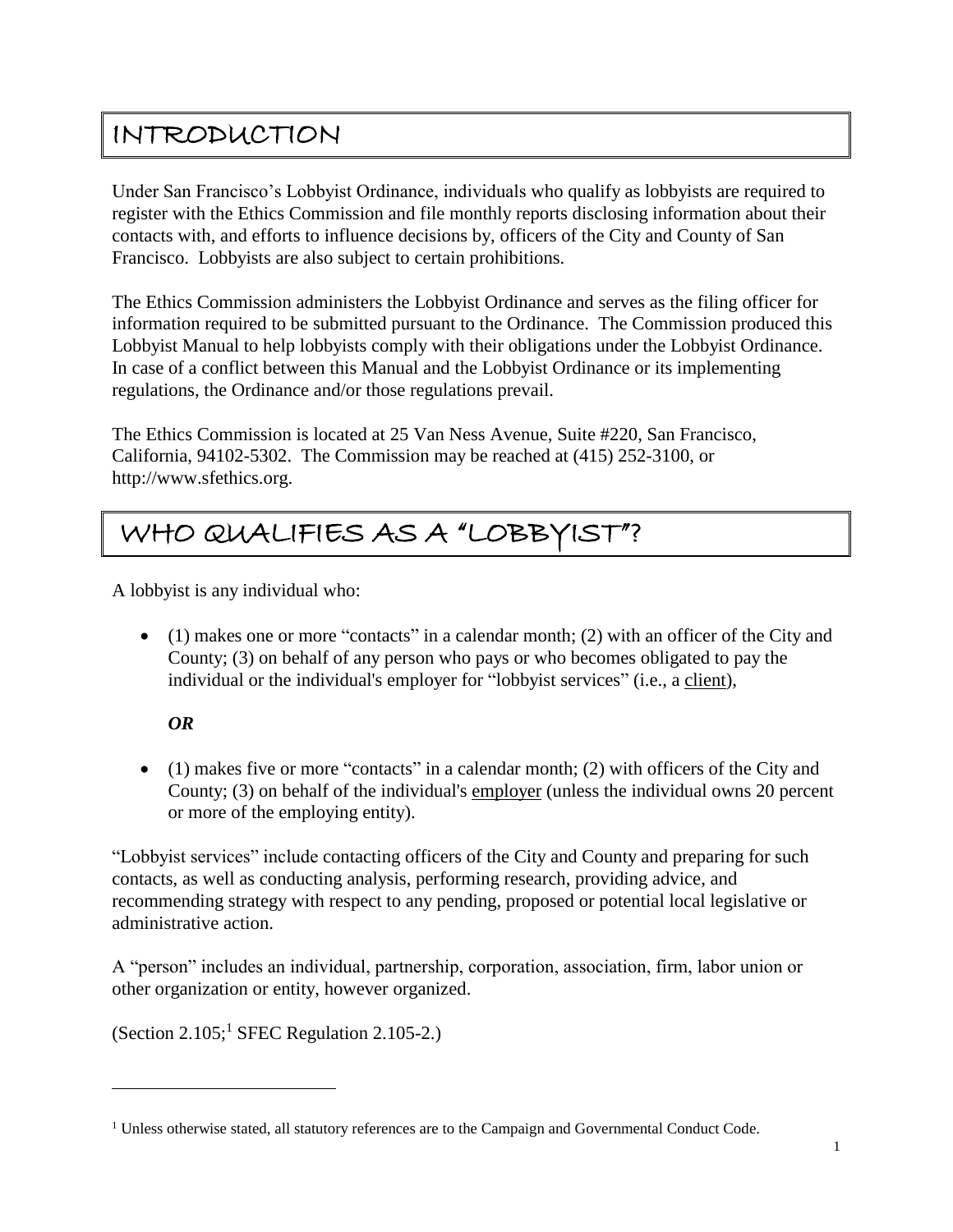## <span id="page-3-0"></span>WHAT DOES IT MEAN TO MAKE A "CONTACT"?

A contact is any oral or written communication with an officer of the City and County made for the purpose of influencing local legislative or administrative action.

A contact includes any such communication made through an agent, associate or employee.

The term "local or administrative action" includes the drafting, introduction, consideration, modification, enactment, defeat, approval, veto, granting or denial by any officer of the City and County of any resolution, motion, appeal, application, petition, nomination, ordinance, amendment, approval, referral, permit, license, entitlement to use or contract.

Examples of contacts include an in-person meeting, telephone call, video conference, letter, fax, e-mail, and text message.

(Sections 2.105 & 2.106; SFEC Regulation 2.106-2.)



Example #1. A lobbyist sends an e-mail to the personal e-mail address of a member of the Board of Supervisors. The message includes a personal message about their pick-up basketball game the night before as well as an attempt to influence the member's vote on an upcoming resolution. The lobbyist has made a contact.

Example #2. A lobbyist sends a text message to a member of the Board of Supervisors in order to urge the member to vote against an ordinance. The lobbyist has made a contact.

# <span id="page-3-1"></span>WHO ARE "OFFICERS OF THE CITY AND COUNT

As explained above, an individual may qualify as a lobbyist based on a contact with an "officer of the City and County." For purposes of the Lobbyist Ordinance, officers of the City and County include individuals holding the following offices:

- 
- City Attorney Assessor City Engineer
- 
- 
- Members of the Board of Supervisors
- 
- 
- 
- 
- Bureau Chief of the Department of Public Works' Bureau of Street Use and Mapping
- Mayor Sheriff City Administrator
	-
- District Attorney Public Defender Zoning Administrator
- Treasurer Controller County Surveyor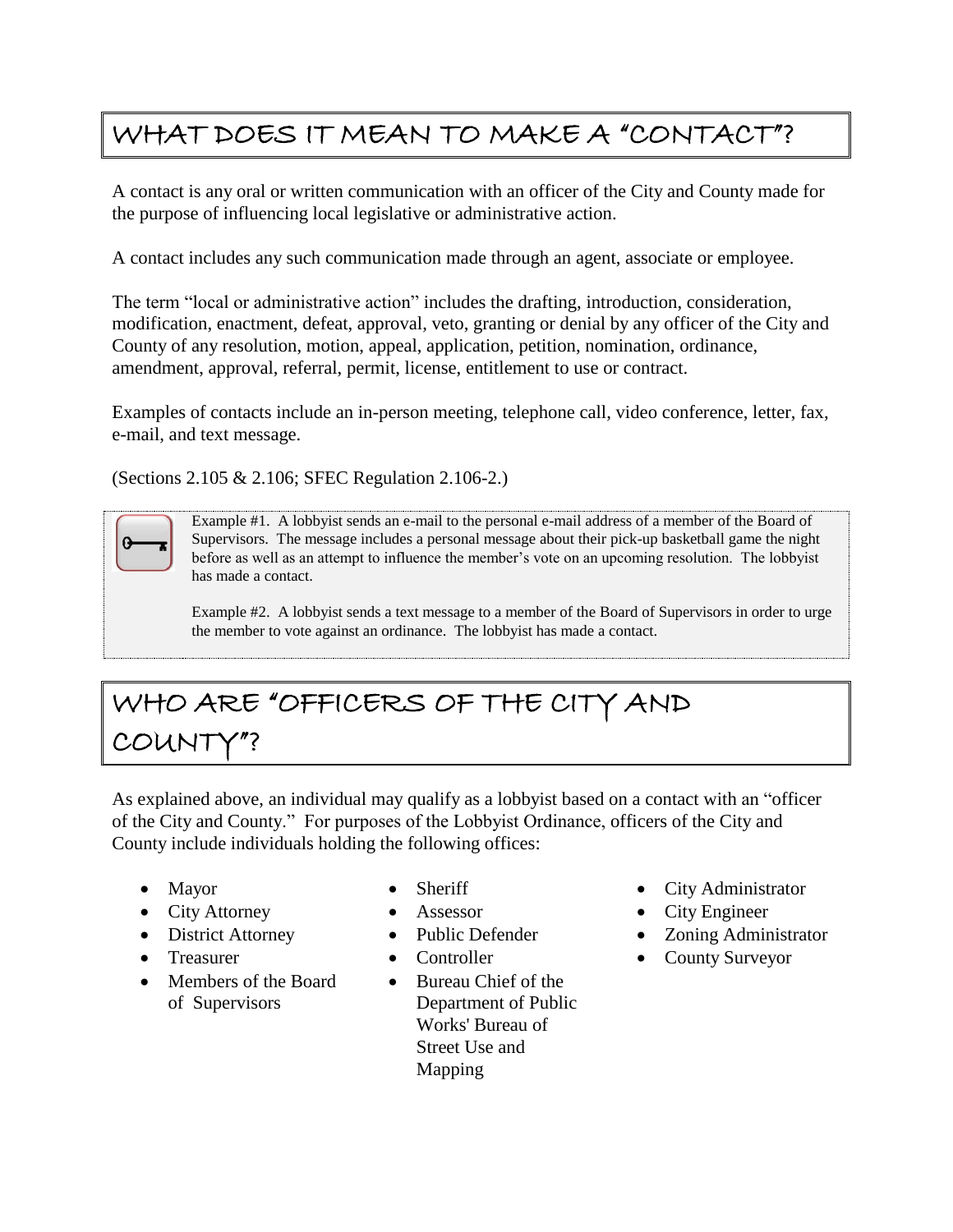Officers of the City and County also include the heads of all City departments and the members of all City boards and commissions.

Finally, officers of the City and County also include members of the following other boards and commissions:

- 
- Community College Board Parking Authority
- 
- 
- Housing Authority Commission Law Library Board of Trustees
- Successor Agency to the former Redevelopment Agency
- Oversight Board of the Successor Agency
- Successor Agency Commission
- Board of Education Local Agency Formation Commission
	-
- First Five Commission Transportation Authority
- Health Authority Board Relocation Appeals Board
	-
	- Workforce Investment San Francisco Board

Under certain circumstances, contacts with individuals other than officers of the City and County may be considered contacts with City officers for purposes of determining whether an individual qualifies as a lobbyist and for reporting purposes. More specifically, if a lobbyist communicates with City staff for the purpose of influencing local legislative or administrative action, and it is understood, or could be reasonably expected, that the staff member will transmit the terms of the communication to a City officer, the communication is deemed to be a contact with the officer.

By way of example, contacts with legislative aides of members of the Board of Supervisors, the Mayor's Chief of Staff, and deputy directors of City departments will be deemed contacts with an officer of the City and County.

Importantly, a lobbyist communication with a staff member which qualifies as a contact (as set forth above) should be reported as a contact with the relevant officer of the City and County. E.g., a contact with the legislative aide of a member of the Board of Supervisors should be reported as a contact with that Board member.

(Sections 2.105 & 3.203; SFEC Regulation 2.106-1.)

Example #1: A lobbyist meets with the legislative aide of a member of the Board of Supervisors to advocate on behalf of a client for an amendment of pending legislation sponsored by the Board member. Although the Board member does not attend the meeting, the lobbyist should presume that the aide will convey the substance of that meeting to the Board member and thus the lobbyist has made a contact.

Example #2: Paid representatives of a real estate developer meet with staff at the Planning Department to discuss possible modifications to the draft Environmental Impact Report for the developer's project. The staff members do not state or otherwise indicate, and the representatives have no reason to believe, that they will have the substance of their conversation conveyed to either the Planning Director or the Zoning Administrator. The representatives have not made a lobbying contact.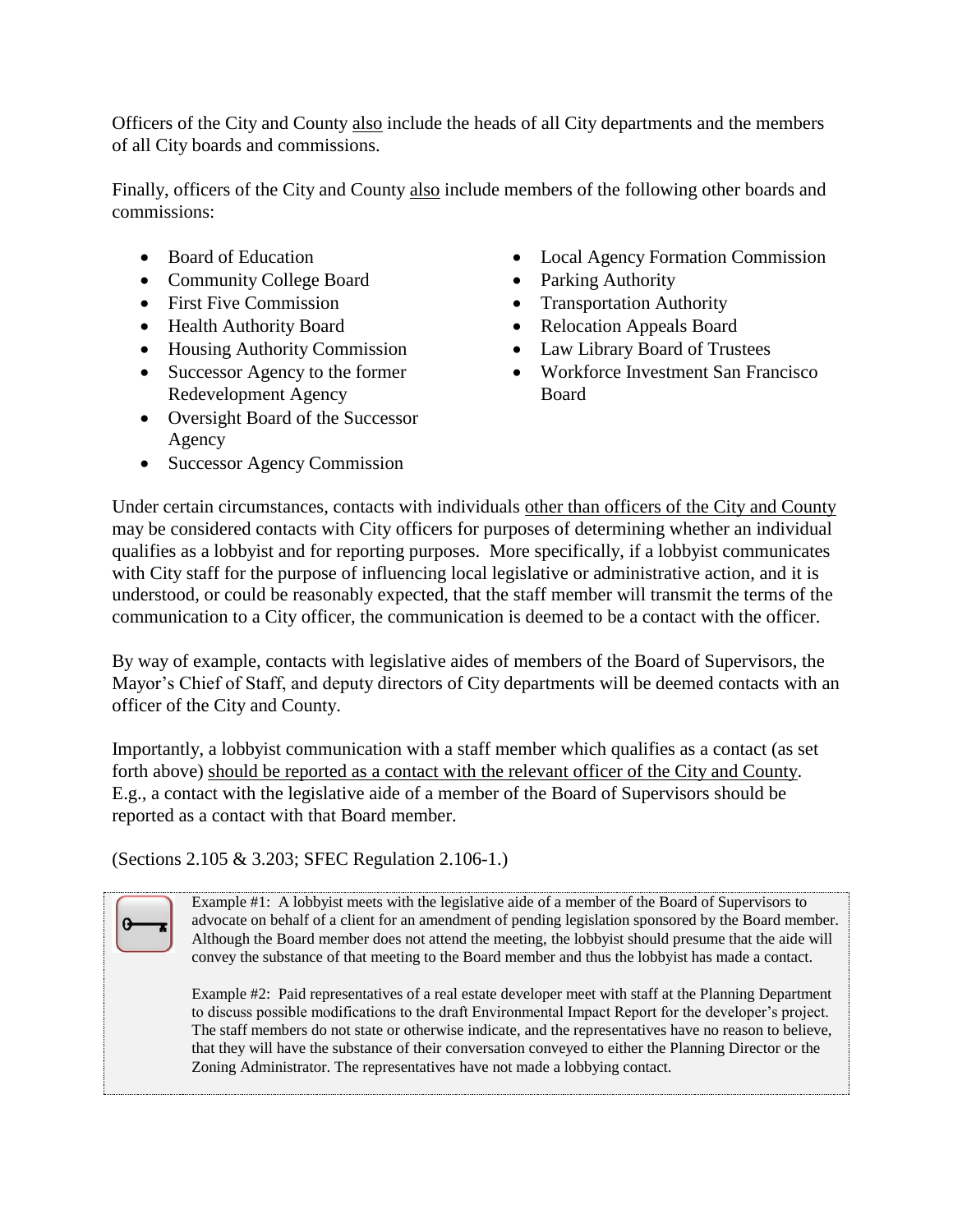### <span id="page-5-0"></span>WHAT KINDS OF COMMUNICATION ARE EXEMPT?

The Lobbyist Ordinance explicitly exempts certain kinds of communications with officers from the definition of a "contact." These exemptions are set forth below.

Importantly, a communication with an officer regarding multiple local legislative or administrative actions is exempt only when an exemption exists with respect to each local legislative or administrative action mentioned in the communication. (See the examples at the end of this section.)

Exempt communications include communications by an individual:

- Gathering news and information or disseminating news and information to the public as a representative of a news media organization.
- Providing oral or written testimony that becomes part of the record of a public hearing. (If the individual has already qualified as a lobbyist and is testifying on behalf of a client, the individual's testimony must identify the client on whose behalf the individual is testifying.)
- Performing a duty or service that can be performed only by an architect or a professional engineer licensed to practice in the State of California.
- Making a speech or publishing material that is distributed and made available to the public through a medium of mass communication (e.g., radio, television).
- Providing written information in response to an oral or written request made by an officer of the City and County, provided that the written information is a public record available for public review.
- Providing oral or written information pursuant to a subpoena, or otherwise compelled by law or regulation.
- Submitting a written petition for local legislative or administrative action, provided that the petition is a public record available for public review.
- Making an oral or written request for a meeting, or any other similar administrative request, if the request does not include an attempt to influence local legislative or administrative action.
- Appearing before an officer of the City and County pursuant to an established procedure for levying real property assessments for the construction or maintenance of an improvement.
- Providing purely technical data, analysis, or expertise in the presence of a registered lobbyist.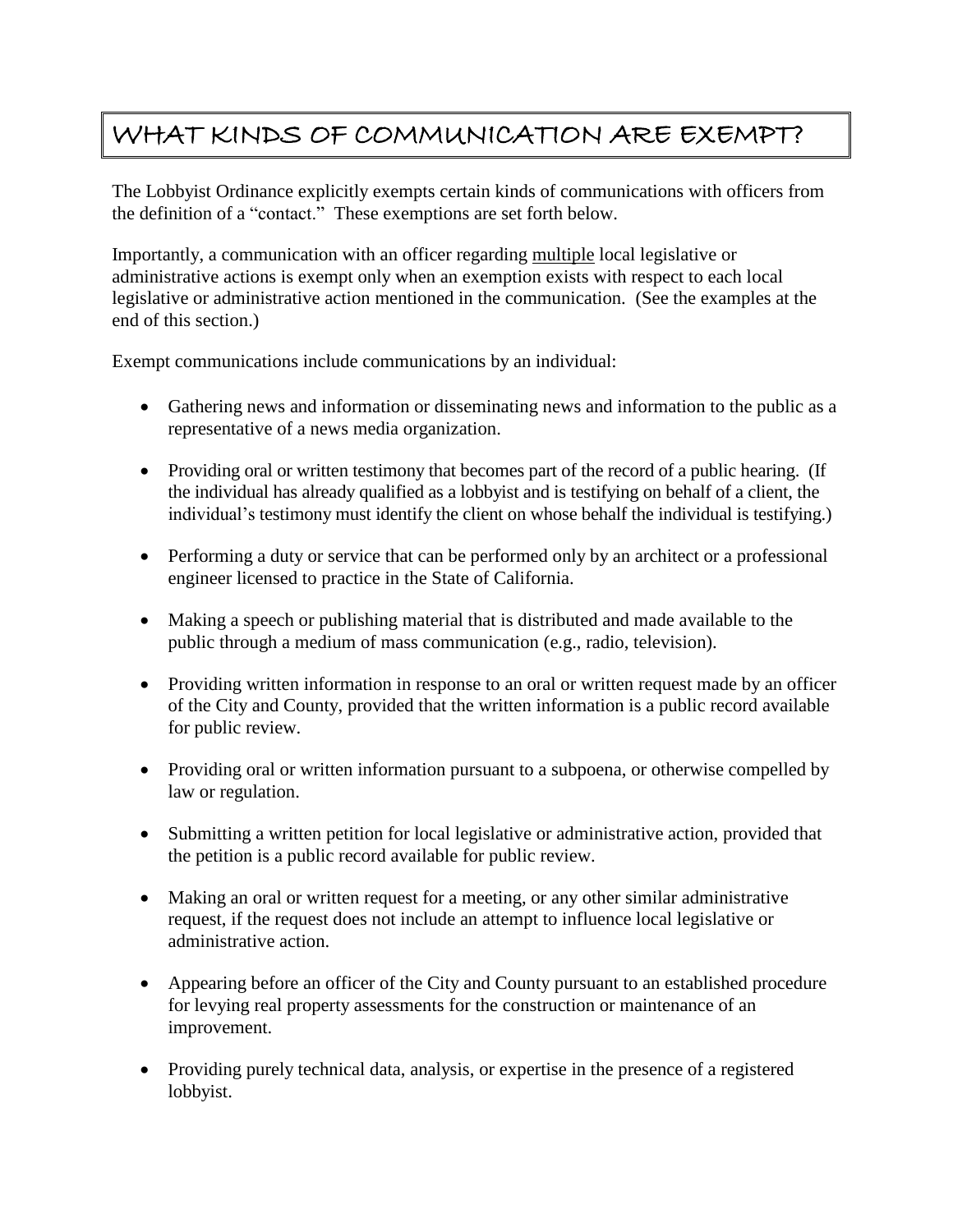- Distributing to any officer of the City and County any regularly published newsletter or other periodical which is not published for the primary purpose of influencing local legislative or administrative action.
- Disseminating information or material on behalf of an organization or entity to all or a significant segment of the organization's or entity's employees or members.
- Appearing as a party or representative of a party in an administrative adjudicatory proceeding before a City agency or department.
- Communicating, on behalf of a labor union representing City employees, regarding the establishment, amendment, or interpretation of a collective bargaining agreement or memorandum of understanding with the City, or communicating about a management decision regarding the working condition of employees represented by a collective bargaining agreement or a memorandum of understating with the City.
- Providing oral or written information in response to a request for proposals, request for qualifications, or other similar request, provided that the information is directed to the department or official specifically designated in the request to receive such information; negotiating the terms of the contract with the City after being selected to enter into the contract; or communicating in connection with the administration of an existing contract between the party and the City.
	- $\triangleright$  A "party or prospective party" includes that party's officers or employees; a subcontractor listed in the contract, bid, or proposal; or that subcontractor's officers or employees. A "party or prospective party" does not include any other agent or associate, including any outside consultant or independent contractor.
	- $\triangleright$  Communication "in connection with the administration of an existing contract" includes, but is not limited to, communication regarding: insurance and bonding; contract performance and/or default; requests for in-scope change orders; legislative mandates imposed on contractors by the City and County; payments and invoicing; personnel changes; prevailing wage verification; liquidated damages and other penalties for breach of contract; audits; assignment; and subcontracting. Communication "in connection with the administration of an existing contract" does not include communication regarding new contracts or out-of-scope change orders.
- Communicating as an officer or employee of a nonprofit organization or an organization fiscally sponsored by such a nonprofit organization on behalf of that organization. "Nonprofit organization" means either:
	- an organization with tax-exempt status under 26 United States Code Section  $501(c)(3)$ , or
	- an organization with tax-exempt status under 26 United States Code Section 501(c)(4) whose most recent federal tax filing included an IRS Form 990-N or an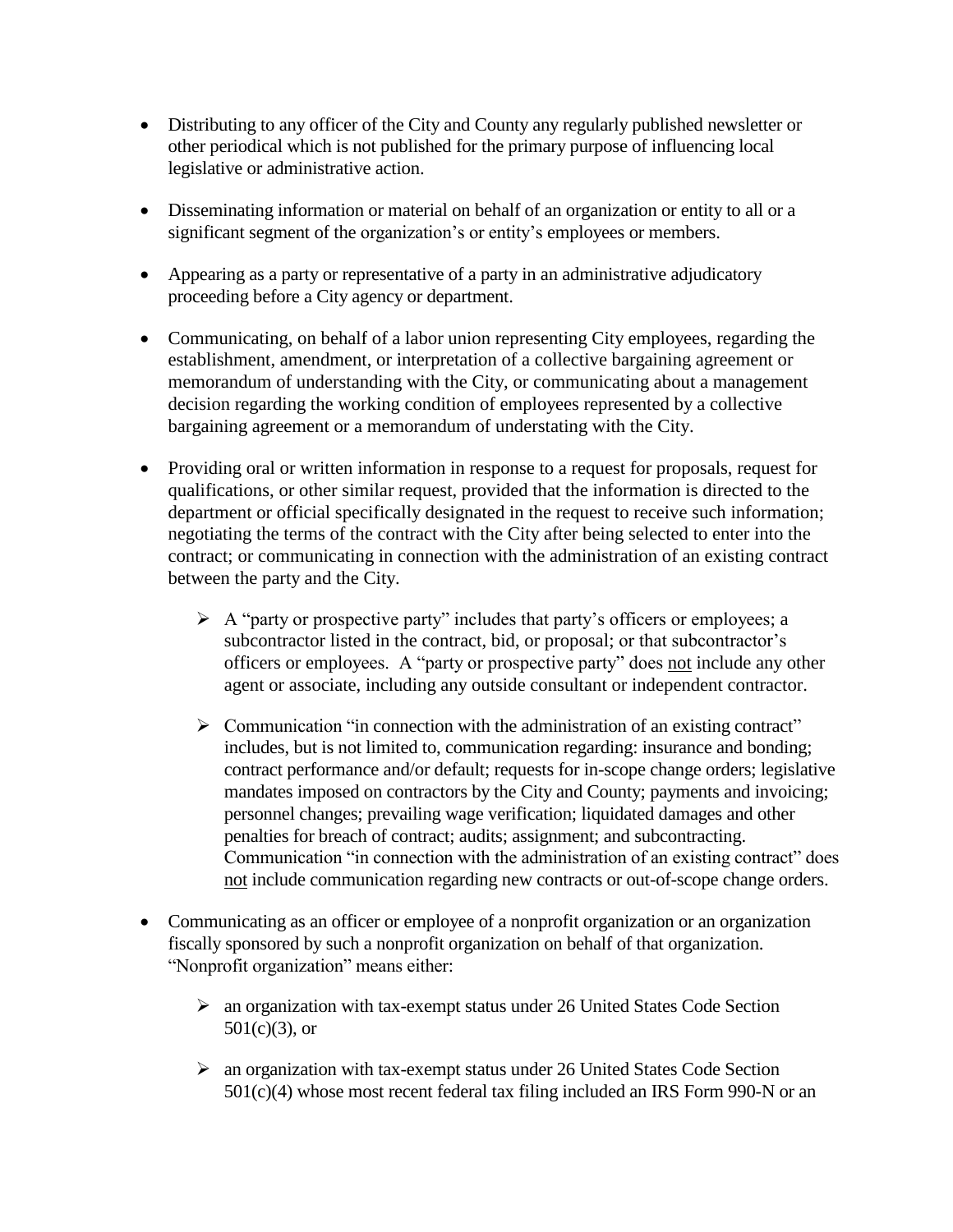IRS Form 990-EZ, or whose next federal tax filing is reasonably likely to include an IRS Form 990-N or an IRS Form 990-EZ.

Some activities are not "contacts" for the purpose of determining whether an individual qualifies as a lobbyist, but are "contacts" for the purpose of disclosure required by the Ordinance. These include communications where an individual:

- Provides oral information to an officer of the City and County in response to an oral or written request made by that officer.
- Makes an oral or written request for the status of an action.
- Participates in a public interested persons meeting, workshop, or other forum convened by a City agency or department for the purpose of soliciting public input.

(Section 2.106(a)-(c); SFEC Regulation 2.106-4.)

Example #1: A lobbyist and an engineer meet with a member of the Board of Supervisors. The lobbyist urges the Board member to oppose a proposed ordinance on behalf of a client. The engineer provides purely technical data and analysis related to that ordinance, and the lobbyist will report that the engineer was present at the meeting when disclosing this contact. Later in the meeting, the engineer urges the Board member at the behest of his employer to support a different ordinance with respect to employment issues. The engineer has made one lobbying contact.

Example #2: A paid representative of a City employee labor union meets with the Mayor's Chief of Staff regarding the working conditions of the union's members. During the conversation, the paid representative also asks that the Mayor support a particular land use measure. The union representative has made one lobbying contact.

# <span id="page-7-0"></span>THE PRACTICE OF LAW

The Lobbyist Ordinance is not intended to regulate attorneys engaged in the practice of law under the California State Bar Act, Business and Professions Code Sections 6000 et seq. In this regard, communications or activities that would constitute the unauthorized practice of law if performed by a layperson instead of a licensed attorney will not trigger lobbyist registration or reporting.

However, please note that an individual will not avoid lobbyist registration and reporting simply because he or she is a licensed attorney.

(Section 2.107; SFEC Regulation 2.107-1.)



Example #1: An attorney is representing a corporation that opposes a proposed ordinance. The attorney and the Chief Executive Officer of the corporation meet with the Mayor's Chief of Staff. The attorney begins the meeting by stating that he represents the corporation, and that he is acting in his capacity as an attorney for the corporation. Throughout the meeting, the attorney and the CEO urge that the Mayor should oppose the proposed ordinance because it would adversely affect the corporation and other companies in the same business sector. The attorney and the CEO have each made a contact.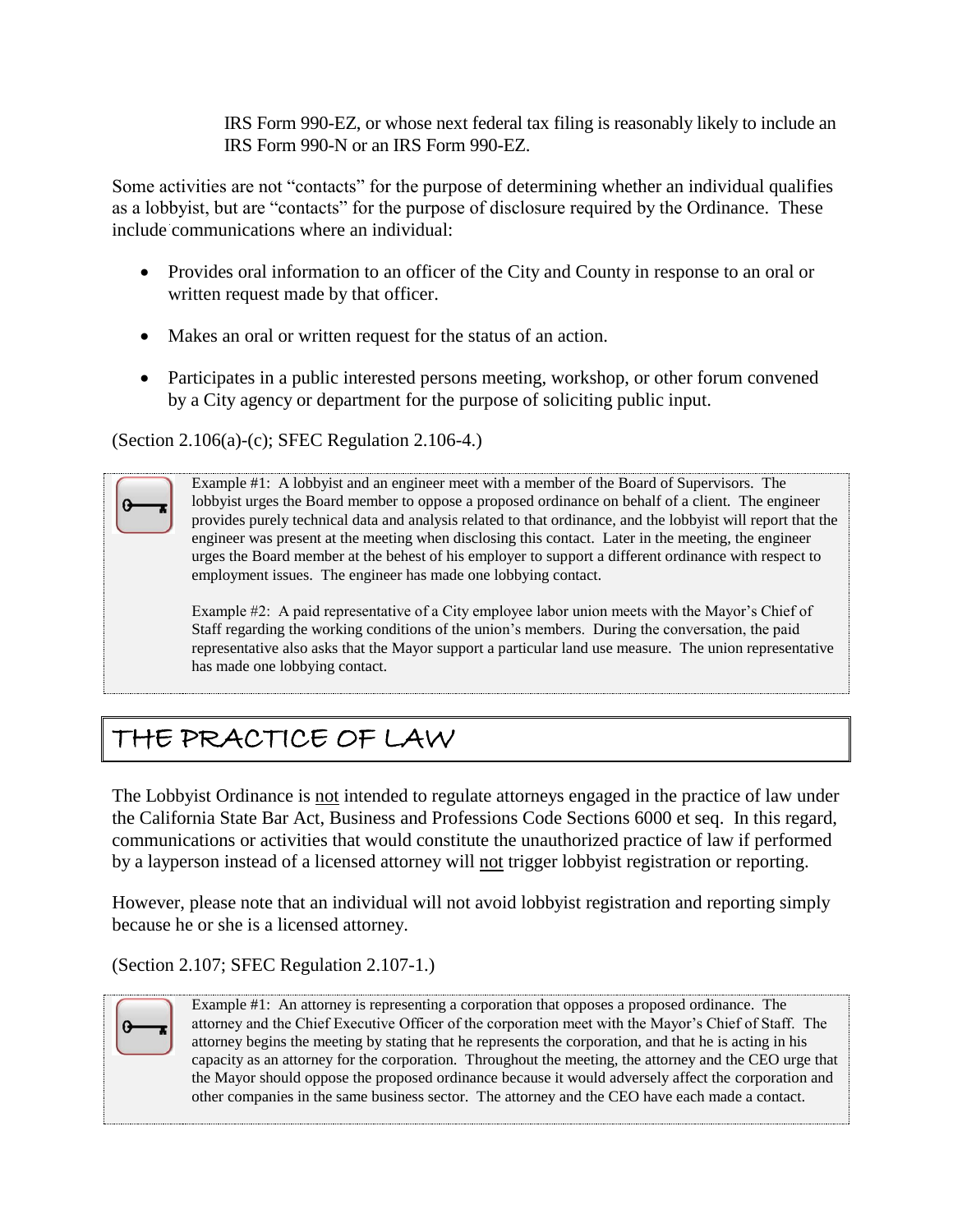Example #2: An attorney is representing a person involved in ongoing litigation with the City and County. The attorney contacts the City Attorney and urges him to dismiss the City's complaint against his client, arguing that the City's legal claims are not supported by existing law. The attorney has not made a contact.

Example #3: An attorney representing a trade association sends a letter to the City Attorney on behalf of her client urging a change to the wording of a proposed ordinance and provides a legal analysis in that letter supporting her position. The attorney has made a contact.

## <span id="page-8-0"></span>HOW DO I COUNT MY CONTACTS?

Determining the number of contacts an individual has with an officer of the City and County is important both for determining whether that individual qualifies as a lobbyist and for determining how to report these contacts. In this regard, the number of contacts should be determined according to the following rules:

- A meeting with an officer regarding a single local legislative or administrative action constitutes one contact, a meeting regarding two local legislative or administrative actions constitutes two contacts, etc.
- A meeting with an officer and a member of that officer's staff regarding a single local legislative or administrative action constitutes one contact with that officer.
- A meeting with two officers regarding a single local legislative or administrative action constitutes two contacts.
- Meeting or otherwise communicating multiple times in the same day with an officer to discuss the same local legislative or administrative action discussed earlier in the day constitutes one contact.
- Each letter, fax, e-mail, text message, or similar communication, or copies thereof sent to other recipients, that pertains to a single local legislative or administrative action constitutes a separate contact even if such letters, faxes, e-mails, text messages, or other communications are identical or substantially similar. However, multiple copies of the same communication sent from the same individual to the same officer shall constitute only one contact.

Important rule for real estate projects: notwithstanding the above rules, various matters concerning a single real estate project are considered a single local legislative or administrative action, and contacts regarding these matters shall be reported by referencing that single project.

(SFEC Regulation 2.106-3.)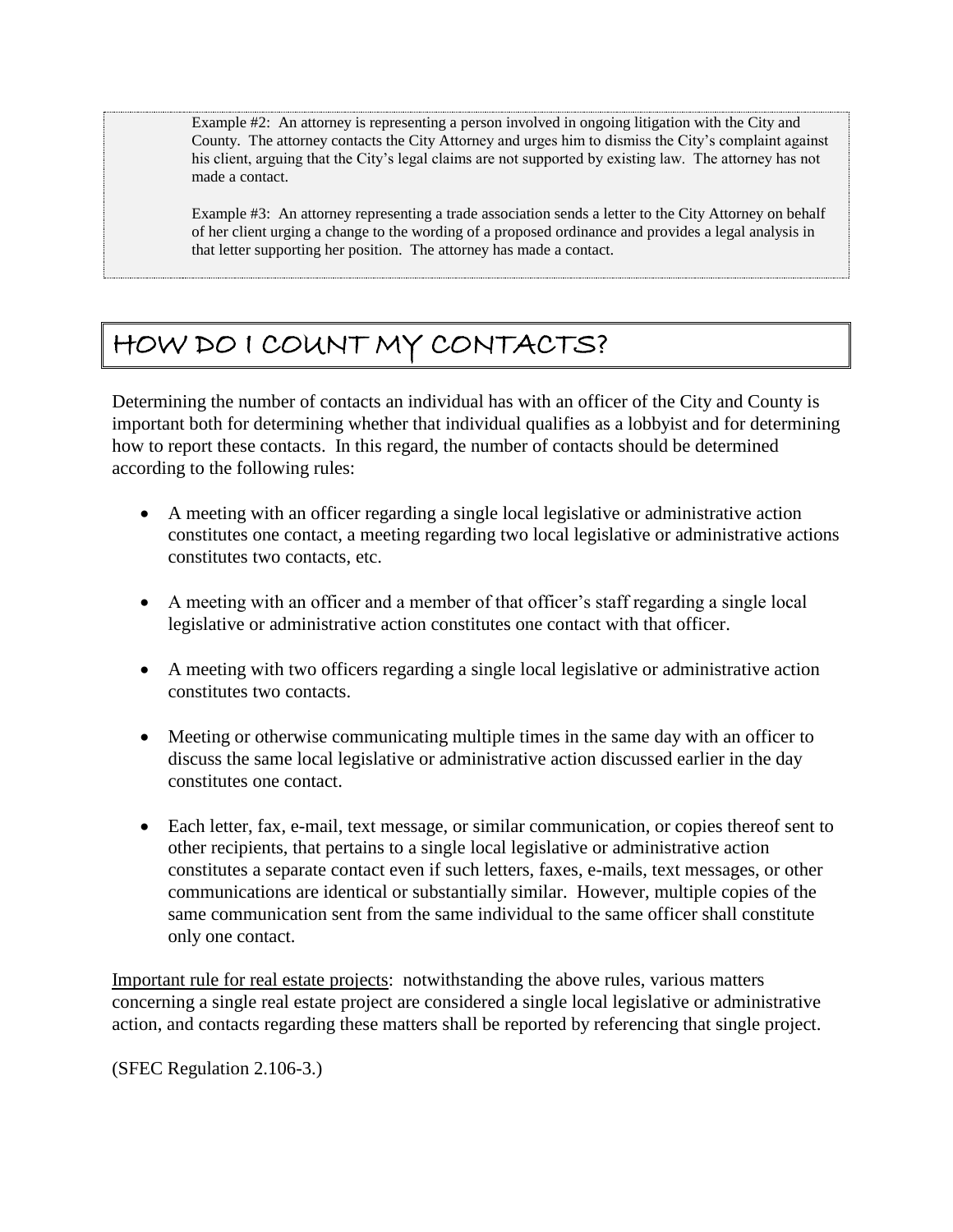

Example #1: A lobbyist sends an e-mail on behalf of a client to four of the seven members of the SFMTA Board urging them to vote in support of a particular agenda item. The lobbyist copies the Executive Director of the SFMTA on the e-mail. The lobbyist has made five contacts.

Example #2: A lobbyist sends a text message on behalf of his employer to a member of the Board of Supervisors and to her legislative aide urging the Board member to vote in favor of a proposed ordinance. The lobbyist has made one contact.

Example #3: A lobbyist sends an e-mail on behalf of a client to a member of the Board of Supervisors urging her to vote in favor of a proposed ordinance. The same day, the lobbyist sends the same e-mail to the Board member's legislative aide regarding the same ordinance. The lobbyist has made one contact.

Example #4: A lobbyist meets with a member of the Board of Supervisors on behalf of a client to discuss various required permits and other regulatory and legislative actions in connection with a single proposed real estate development project. The lobbyist has made one contact.

# <span id="page-9-0"></span>INITIAL REGISTRATION

Registration is required within five business days of the date that the individual meets the qualification thresholds described above. No individual who qualifies as a lobbyist may make any additional contacts with any City officers without first registering with the Ethics Commission.

At the time of initial registration, the lobbyist must provide the following information:

### 1) Lobbyist Information:

- first and last name
- business address
- e-mail address
- business telephone number

### 2) Client Information:

- first and last name
- business address
- e-mail address
- business telephone number
- 3) Lobbyist's Employer Information (if applicable):
	- first and last name
	- business address
	- e-mail address
	- business telephone number

(Section 2.110(a), (b).)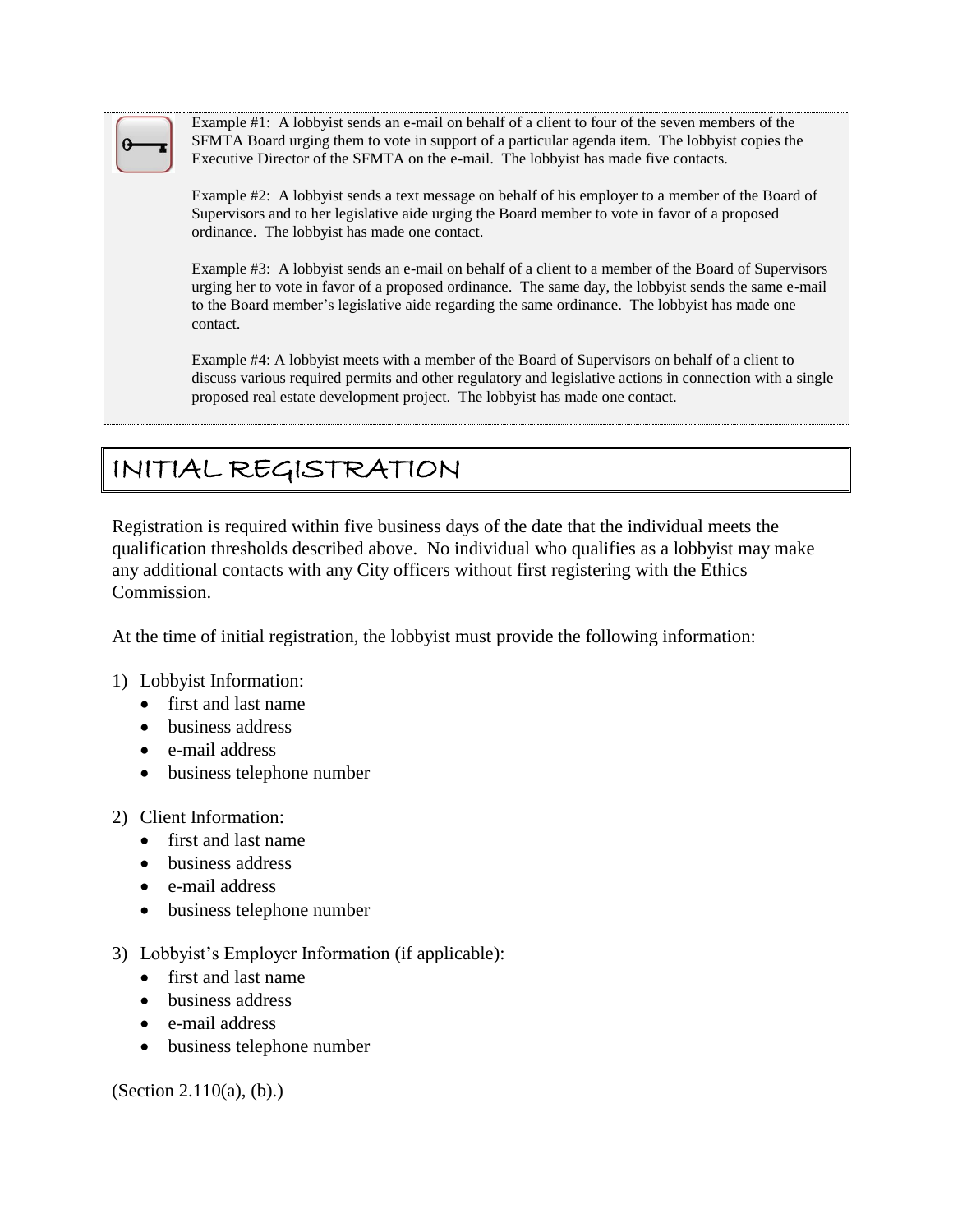At the time of initial registration, all individual lobbyists must pay a registration fee. The initial registration fee is \$500, which must be paid to the City and County of San Francisco and delivered to the San Francisco Ethics Commission at 25 Van Ness Avenue, Suite 220, San Francisco, CA 94102.

Each individual lobbyist must also submit a professional-like quality digital color photo of the lobbyist's head and shoulders. This photo **must be submitted at the time of registration** via email to ethics.commission@sfgov.org, or by compact disc.

After initial registration, all individual lobbyists must also pay an annual re-registration fee of \$500 on or before every subsequent February 1.

(Section 2.110(e)(1); SFEC Regulation 2.110-8.)

## <span id="page-10-0"></span>WHAT DISCLOSURES ARE REQUIRED?

For each calendar month after registering, each lobbyist must submit the following information no later than the fifteenth calendar day following the end of the month:

- the name, business address, and business telephone number of each person from whom the lobbyist or lobbyist's employer received or expected to receive economic consideration to influence local legislative or administrative action during the reporting period;
- the name of each officer of the City and County of San Francisco with whom the lobbyist made a contact during the reporting period;
- the date on which each contact was made:
- the local legislative or administrative action that the lobbyist sought to influence, including, if any, the title and file number of any resolution, motion, appeal, application, petition, nomination, ordinance, amendment, approval, referral, permit, license, entitlement, or contract, and the outcome sought by the client;
- the client on whose behalf each contact was made:
- the amount of economic consideration received or expected by the lobbyist or the lobbyist's employer from each client during the reporting period (see "Special Reporting Issues" below);
- all activity expenses made, incurred or arranged by a lobbyist, a lobbyist's client at the behest of the lobbyist, or a lobbyist employer at the behest of the lobbyist, including the date and amount of the activity expense, the full name and official position of the beneficiary, a description of the benefit and amount, the full name of the payee of the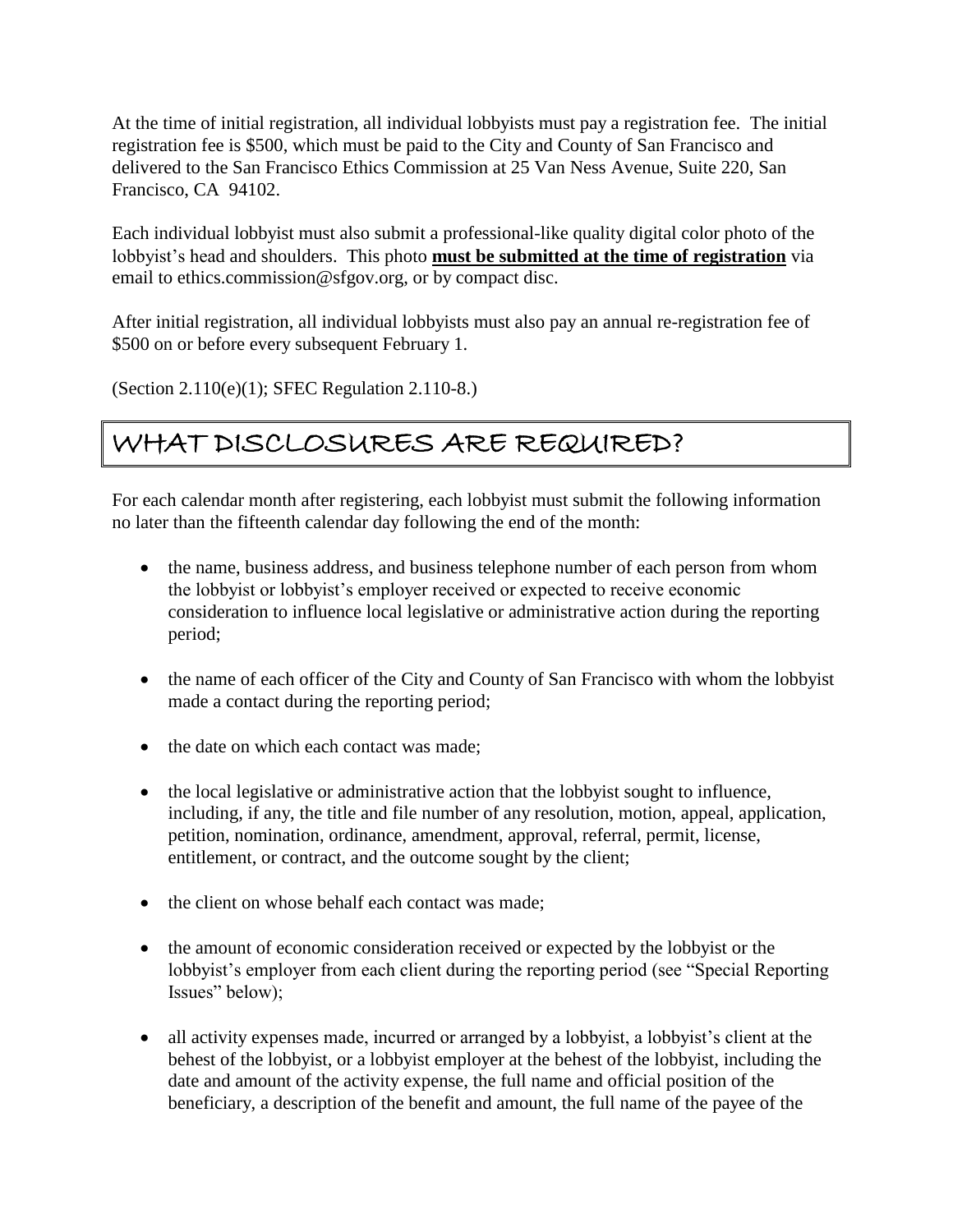activity expense, and any activity expense paid as a salary, if applicable (see "Special Reporting Issues" below);

- all political contributions of \$100 or more made, delivered, or arranged by the lobbyist or the lobbyist's employer during the reporting period to an officer of the City and County, a candidate for such office, a committee controlled by such officer or candidate, or a committee primarily formed to support or oppose such officer or candidate, or any committee primarily formed to support or oppose a ballot measure to be voted on only in San Francisco (see "Special Reporting Issues" below);
- for each contact at which a person providing purely technical data, analysis, or expertise was present the name, address, employer and area of expertise of the person providing the data, analysis or expertise; and
- any amendments to the lobbyist's registration information.

### <span id="page-11-0"></span>FILING SCHEDULE AND REQUIREMENTS

| <b>DUE DATE</b>                                                           | <b>TYPE OF FILING   FEE</b> |       |
|---------------------------------------------------------------------------|-----------------------------|-------|
| Within 5 business days of qualifying as a lobbyist   Initial Registration |                             | \$500 |
| On or Before February 1 of each subsequent year                           | Re-Registration             | \$500 |
| The $15th$ of every month                                                 | <b>Monthly Report</b>       |       |

### **1) Filing Due Every 15th Day of Each Month**

Provide all required information required as discussed in the disclosures section above.

### **2) Filing Under Penalty of Perjury**

Lobbyists must verify, under penalty of perjury, the accuracy and completeness of the information required to be filed with the Ethics Commission.

(Section 2.135.)

### **3) Registration and Re-Registration Fees**

Lobbyists must pay all fees by check payable to the "City and County of San Francisco." Fees may be waived for any organization submitting proof of tax-exempt status under 26 U.S.C. section  $501(c)(4)$ . Lobbyists must file this proof with the Ethics Commission at the time of initial registration and annual re-registration.

(Section 2.110(e)(3).)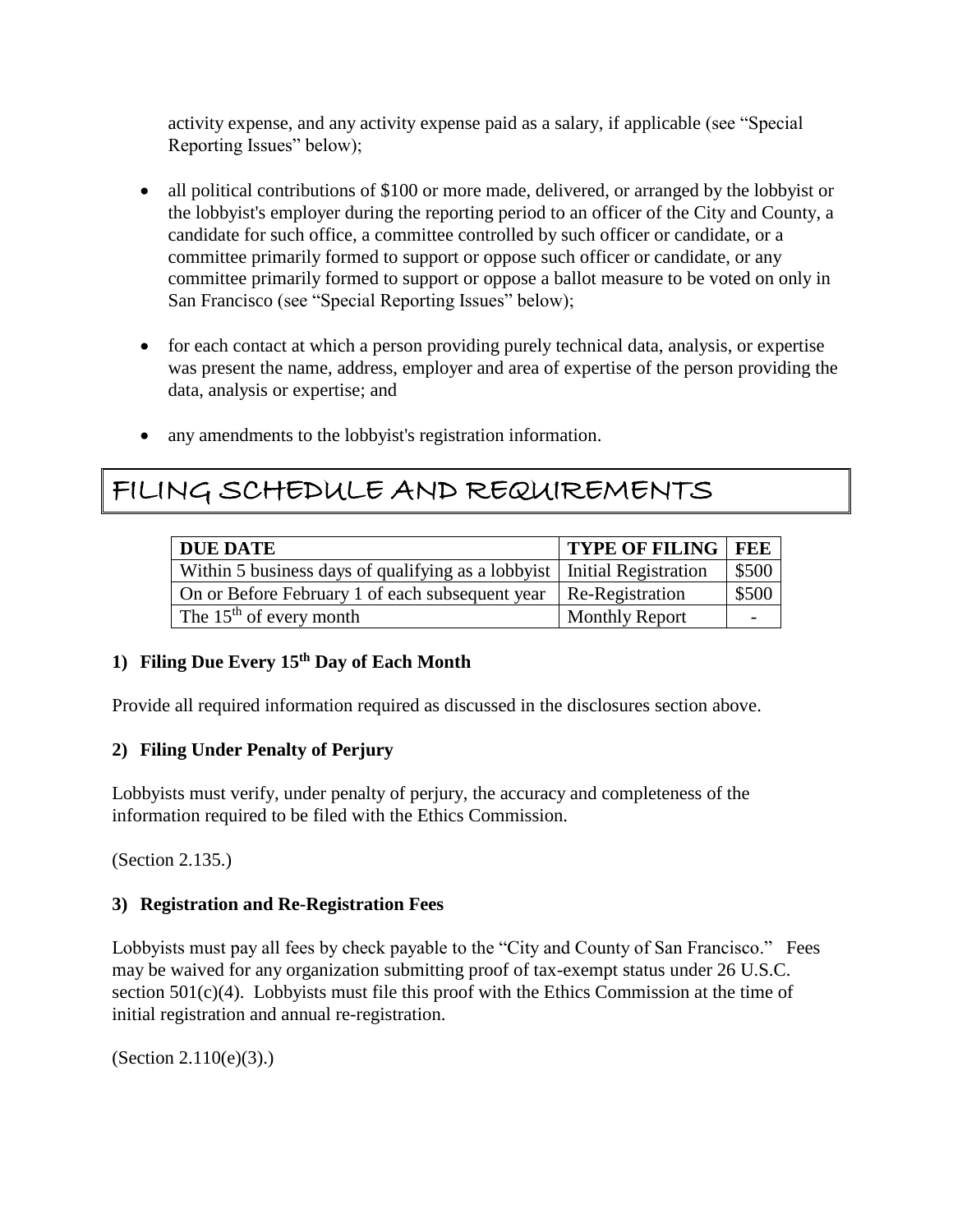### **4) Late Fines**

If a lobbyist fails to submit **ANY** required filing or registration before midnight on the applicable deadline, a late fine of **\$50 per calendar day will be assessed**.

### **5) Record Keeping.**

Lobbyists are required to retain, for at least five years, all records and documents necessary to substantiate the registration and disclosure reports required to be submitted under the Lobbyist Ordinance. These records shall include, but not be limited to, copies of all fundraising solicitations sent by the lobbyist or his or her agent for an officer of the City and County, a candidate for such office, a committee controlled by such officer or candidate, or a committee primarily formed to support or oppose such officer or candidate, or any committee primarily formed to support or oppose a ballot measure to be voted on only in San Francisco.

A lobbyist, as well as anyone required to register as a lobbyist, must provide the Ethics Commission with any requested documents which are required to be retained under the Lobbyist Ordinance within ten business days.

(Section 2.135(b), (c).)

### <span id="page-12-0"></span>TERMINATION OF LOBBYIST REGISTRATION

Once an individual qualifies as a lobbyist, the lobbyist is subject to all requirements and prohibitions imposed by the Lobbyist Ordinance until the lobbyist terminates his or her lobbyist registration with the Ethics Commission.

The Ethics Commission will automatically terminate the registration of a lobbyist who fails to pay the annual registration fee by February 1.

At other times of the year, a lobbyist who has ceased all activity requiring registration and reporting must terminate his or her lobbyist registration by filing a final monthly disclosure report and indicating on the report that it constitutes the lobbyist's termination statement. The final report should cover all activity through the date of termination.

(Section 2.110(e)(2); SFEC Regulation 2.110-7.)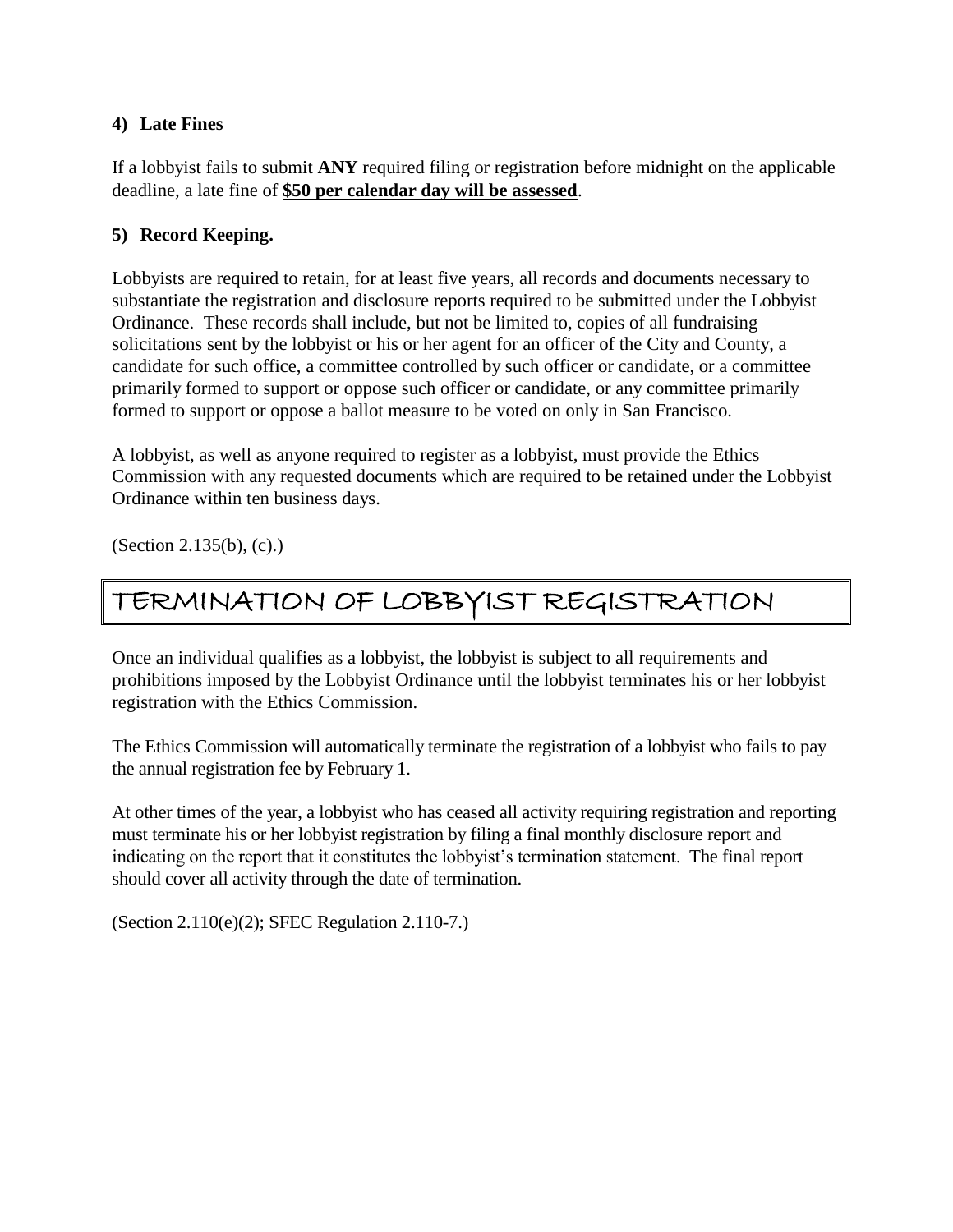## <span id="page-13-0"></span>SUMMARY OF RESTRICTIONS AND OTHER REQUIREMENTS IMPOSED ON LOBBYISTS

### **1) Gift Limit**

A lobbyist may also not make gifts to an officer of the City and County that have a fair market value greater than \$25, unless a gift qualifies for one of the exemptions under section 3.216(b) of the Campaign and Governmental Conduct Code.

(Section 2.115(a).)

### **2) Future Employment**

No lobbyist may cause or influence the introduction or initiation of any local legislative or administrative action for the purpose of thereafter being employed or retained to secure its granting, denial, confirmation, rejection, passage or defeat.

(Section 2.115(b).)

### **3) Fictitious Person**

No lobbyist may contact any officer of the City and County in the name of a fictitious person, or in the name of any real person, except with the consent of such real person.

(Section 2.115(c).)

### **4) Lobbyist Training**

Each lobbyist must complete a lobbyist training session offered by the Ethics Commission within one year of the lobbyist's initial registration. Thereafter, the lobbyist must attend additional training sessions as required by the Executive Director.

Lobbyist training sessions are available on the Commission's website at www.sfethics.org.

On or before the deadline for completing any required lobbyist training session, each lobbyist must file a signed declaration with the Ethics Commission stating, under penalty of perjury, that the lobbyist has completed the required training session.

(Section 2.116(a)-(c).)

### **5) Lobbying by Campaign Consultants**

Except in limited circumstances, no campaign consultant, individual who has an ownership interest in the campaign consultant, or an employee of the campaign consultant may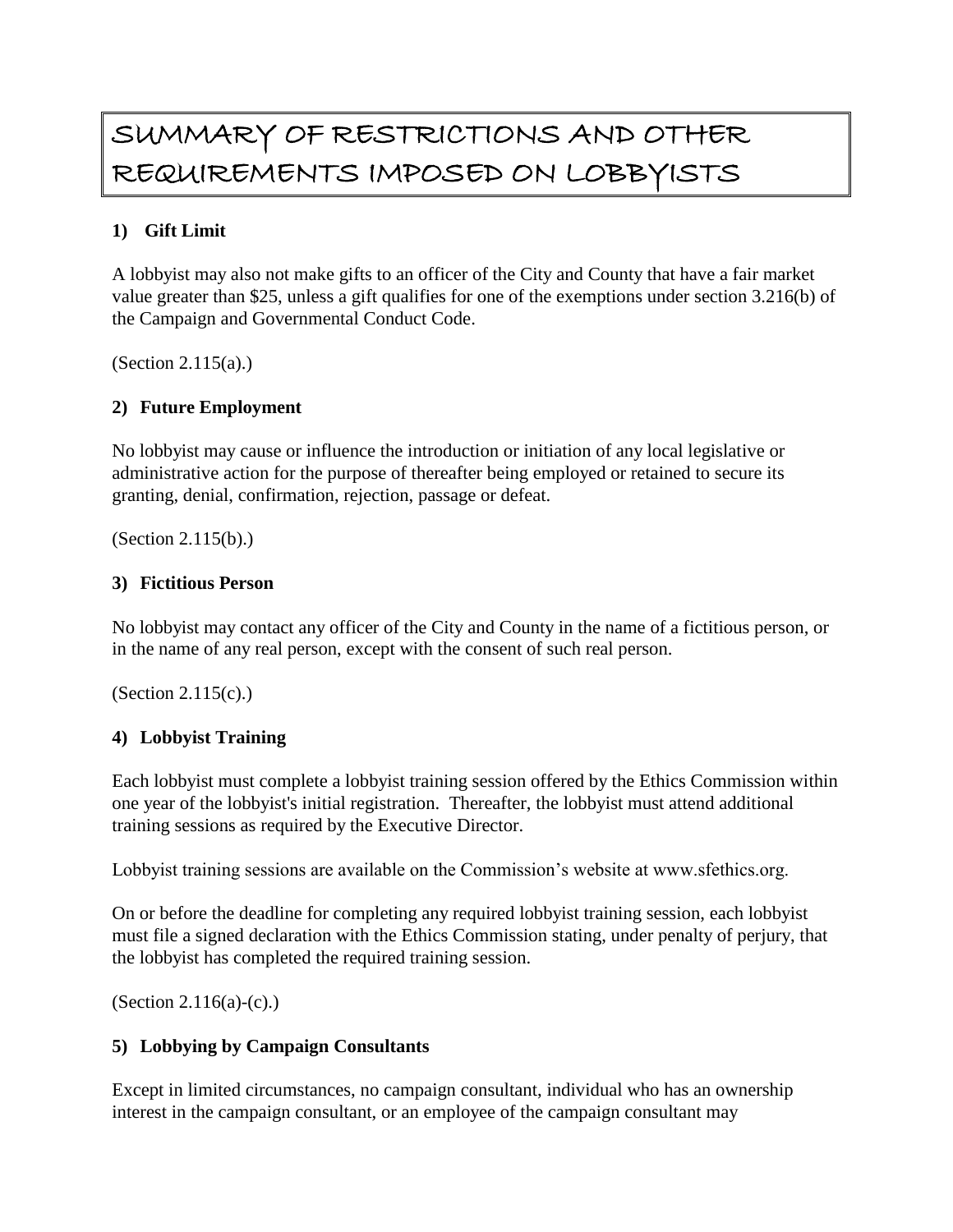communicate with any officer of the City and County who is a current or former client of the campaign consultant on behalf of another person or entity (other than the City and County) in exchange for economic consideration for the purpose of influencing local legislative or administrative action.

(Section 2.117.)

### **6) Evasion of Obligations**

Lobbyists are prohibited from evading or attempting to evade the requirements of the Lobbyist Ordinance, through indirect efforts or through the use of agents or others.

(Section 2.115(d).)

 $\overline{a}$ 

## <span id="page-14-0"></span>SPECIAL REPORTING ISSUES

### **1) Reporting Economic Consideration**

A lobbyist must report on his or her monthly disclosure reports economic consideration received or expected during the reporting period for the provision of lobbyist services. (See definition of "lobbyist services" on page 1.) The applicable rules regarding such disclosure depend on whether the lobbyist represents a client or the lobbyist's employer.<sup>2</sup>

- A lobbyist must report on his or her monthly disclosure reports economic consideration received or expected by the lobbyist or the lobbyist's employer from each client during the reporting period for the provision of lobbyist services, as well as any reimbursements for travel costs and other expenses related to lobbyist services.
	- $\triangleright$  The lobbyist is not required to report payments for other services provided by the lobbyist to the client that are not related to lobbyist services.
	- $\triangleright$  If two or more lobbyists work for the same employer, all economic consideration received or expected from the employer's clients for lobbyist services may be reported by a single lobbyist on his or her monthly disclosure report so long as that lobbyist discloses all such economic consideration in that manner throughout the calendar year.
- The amount of reportable economic consideration received or expected by a lobbyist from his or her employer in a given month shall be calculated by multiplying the lobbyist's salary, plus any bonuses or other incentive compensation not directly related to the lobbyist services, received or expected by the lobbyist in that month by the percentage of the lobbyist's time

 $2 \text{ A}$  "lobbyist employer" includes any person that either is required to provide an Internal Revenue Service Form W-2 wage and tax statement to an employee who performs lobbyist services or is owned by a lobbyist and which performs and charges clients for lobbyist services. (Section 2.105.)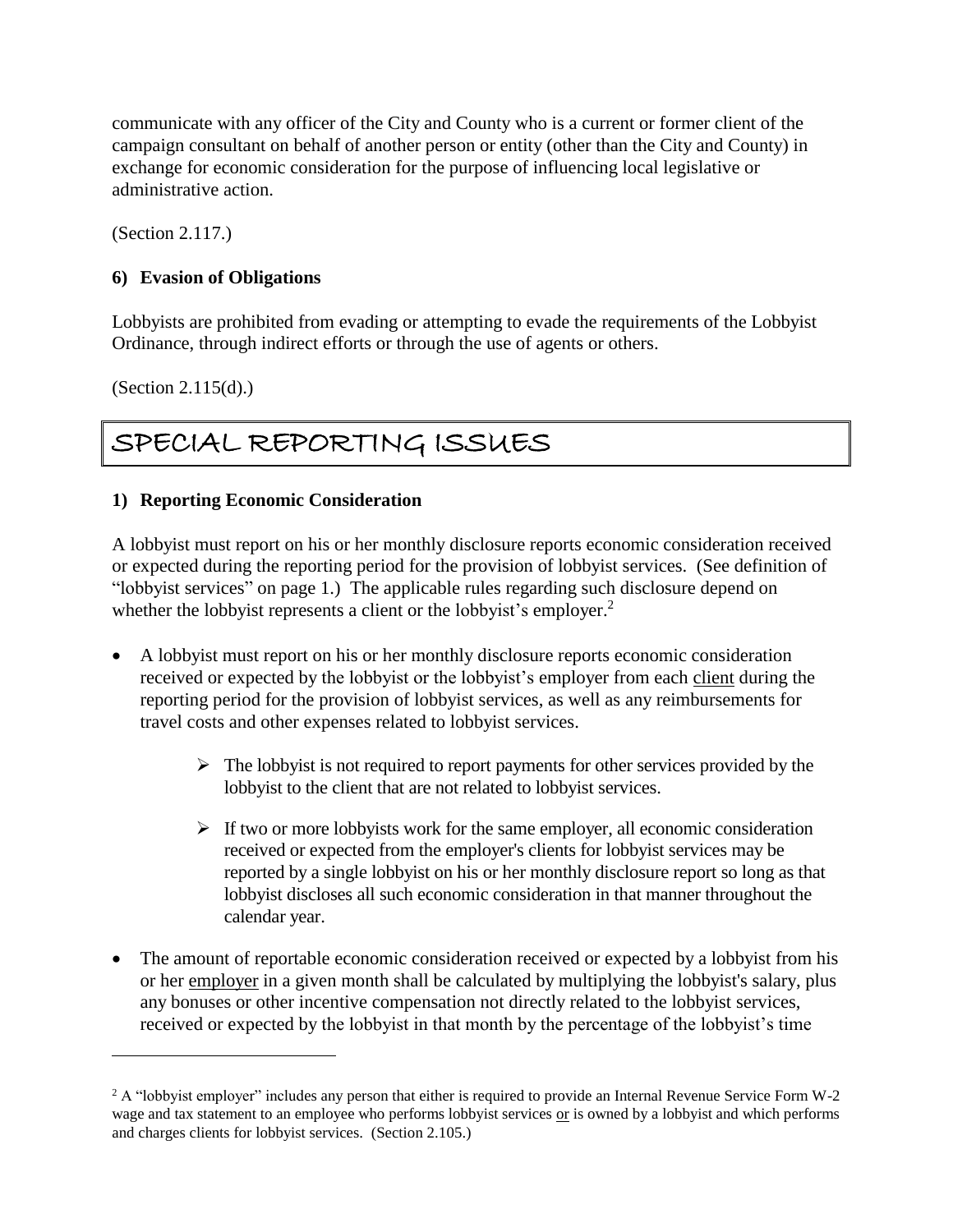spent performing lobbyist services in that month. It shall also include the full amount of any bonuses or other incentive compensation directly related to the lobbyist services.

(SFEC Regulations 2.105-2, 2.105-3, 2.110-1, 2.110-2, 2.110-3.)

Example #1. A public policy expert at a social welfare organization is a registered lobbyist and earns a salary of \$5,000 per month. He spends 20 percent of his time one month performing lobbyist services for his employer. He must report \$1,000 in economic consideration received or expected for lobbyist services. Example #2. The Director of Governmental Affairs at a large corporation is a registered lobbyist and

earns a salary of \$10,000 per month. She spends 10 percent of her time in December performing lobbyist services for her employer. She also earns a year-end bonus of \$10,000 in December based on her overall work performance. She must report receiving \$2,000 in economic consideration for lobbyist services in December.

### **2) Reporting Activity Expenses**

An activity expense is any expense made, incurred or arranged by a lobbyist, a lobbyist's client at the behest of the lobbyist, or a lobbyist employer at the behest of the lobbyist, and that is incurred or made within three months of a contact with an officer of the City and County, candidate, or Supervisor's aide:

- who benefits in whole or in part from the expense, or
- whose immediate family or registered domestic partner benefits from the expense.

Activity expenses include honoraria, consulting fees, salaries, and any other thing of value totaling more than \$25 in value in a consecutive three-month period.

Activity expenses do not include political contributions.

(Sections 2.105, 2.110; SFEC Regulation 2.105-4.)

### **3) Reporting Political Contributions**

A lobbyist must disclose certain political contributions of \$100 or more to an officer of the City and County, a candidate for such office, a committee controlled by such officer or candidate, or a committee primarily formed to support or oppose such officer or candidate, or any committee primarily formed to support or oppose a ballot measure to be voted on only in San Francisco.

Reportable contributions include those contributions that:

- are made or delivered by the lobbyist or the lobbyist's employer during the reporting period;
- are made by a client at the behest of the lobbyist or the lobbyist's employer during the reporting period; or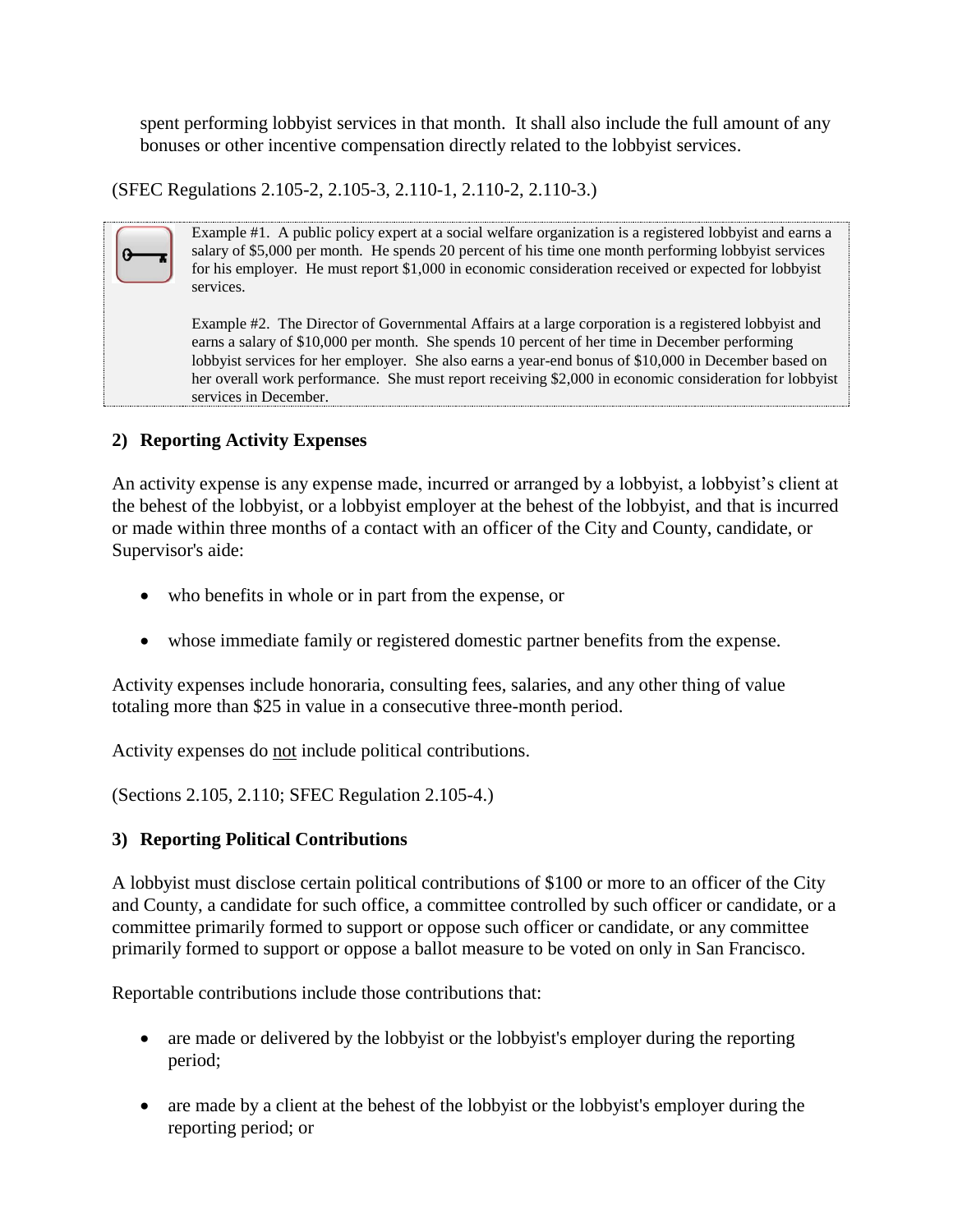- are arranged by the lobbyist during the reporting period, including contributions he or she knows or has reason to know were raised as a result of fundraising activity by the lobbyist, the lobbyist's agent, or the lobbyist's employer. In this regard, "fundraising activity" includes, but is not limited to:
	- $\triangleright$  requesting that another person make a contribution;
	- $\triangleright$  inviting a person to a fundraising event;
	- supplying names to be used for invitations to a fundraising event;
	- $\triangleright$  permitting one's name or signature to appear on a solicitation for contributions or an invitation to a fundraising event;
	- $\triangleright$  providing the use of one's home or business for a fundraising event;
	- $\triangleright$  paying for at least 20 percent of the costs of a fundraising event;
	- $\triangleright$  hiring another person to conduct a fundraising event;
	- $\triangleright$  delivering a contribution, other than one's own, either by mail, by messenger, or in person; or
	- $\triangleright$  acting as an agent or intermediary in connection with the making of a contribution.

(Section 2.110(8), SFEC Regulation 2.110-4.)

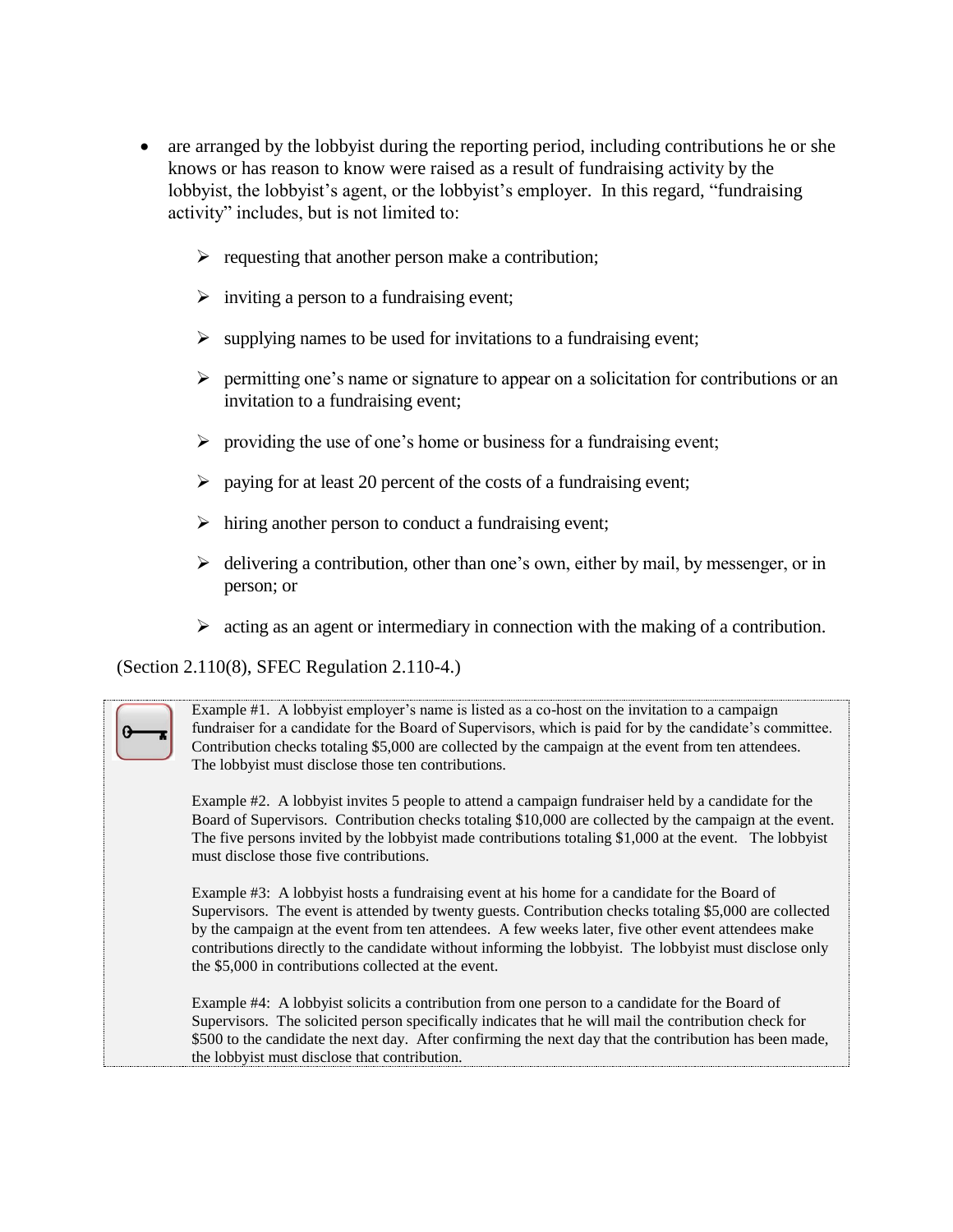For each reportable contribution, the lobbyist must disclose the following information:

- the amount of the contribution;
- the name of the contributor;
- the date on which the contribution was made;
- the contributor's occupation;
- the contributor's employer, or if self-employed, the name of the contributor's business; and
- the committee to which the contribution was made.

### $(Section 2.110(8)(A)-(F).)$

There are special reporting rules for contributions that are arranged by two or more individuals:

- If two or more lobbyists working for the same employer together arrange contributions, or if the lobbyists' employer arranges such contributions, whether through a fundraising event or otherwise, all such arranged contributions may be reported by a single registered lobbyist.
- If two or more lobbyists not working for the same employer together arrange contributions, or if two or more lobbyist employers and/or lobbyists arrange such contributions, whether through a fundraising event or otherwise, all such arranged contributions should be reported either:
	- $\triangleright$  according to which lobbyist or employer bore primary responsibility for soliciting the contribution; or
	- $\triangleright$  in approximate proportion to each lobbyist's or employer's participation in the fundraising activity.
- If a lobbyist arranges contributions with another individual who is not a lobbyist and is not employed by the lobbyist's employer, all such contributions must be reported by the lobbyist.

(SFEC Regulation 2.110-5.)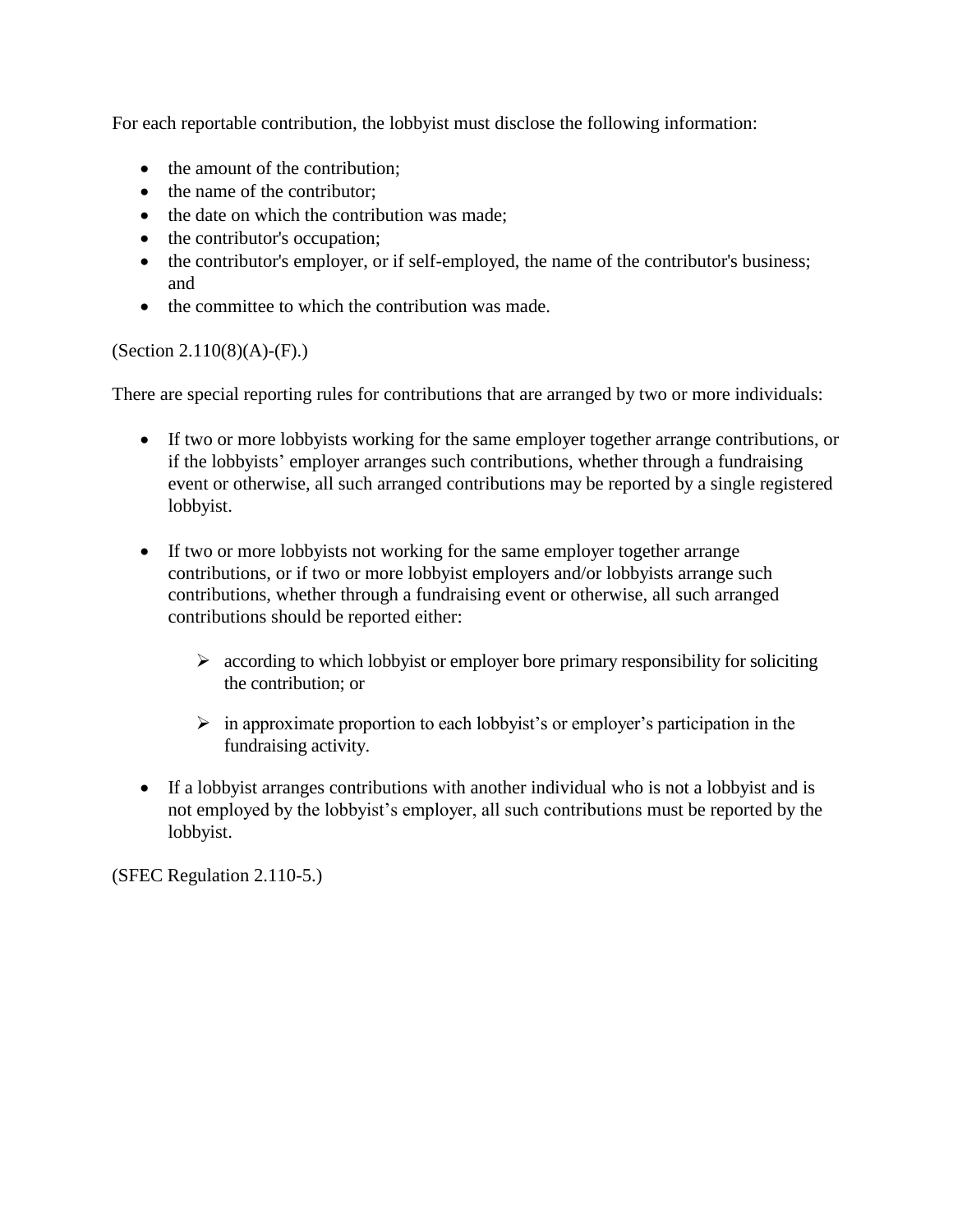## <span id="page-18-0"></span>DISCLOSURES REGARDING EMPLOYMENT

In addition to the other disclosures set forth in this manual, a lobbyist must file an employment statement if he or she employs or induces a client to employ in any capacity:

- Any City officer;
- Any immediate family member or registered domestic partner of any City officer; or
- Any person you know to be a full-time employee of the City.

A lobbyist must also file a statement if one of his or her employees is appointed to a City office.

Statements must be filed within ten days of the employment or appointment. The statements must include:

- employee's name;
- date first employed;
- nature of the employment duties; and
- salary or rate of pay of the employee.

(Section 2.120)

# <span id="page-18-1"></span>PROHIBITION ON FALSE INFORMATION; DUTY TO COOPERATE AND ASSIST

The Lobbyist Ordinance prohibits any person from knowingly and intentionally furnishing false or fraudulent evidence, documents, or information to the Ethics Commission, District Attorney, or City Attorney, or knowingly and intentionally misrepresenting any material fact, or concealing any evidence, documents, or information relevant to an investigation by the Ethics Commission, District Attorney, or City Attorney of an alleged violation of the Lobbyist Ordinance.

(Section 2.136(a).)

An officer or employee of the City and County is required to cooperate and assist with an investigation into an alleged violation of the Lobbyist Ordinance by the Ethics Commission, District Attorney, or City Attorney.

(Section 2.136(b).)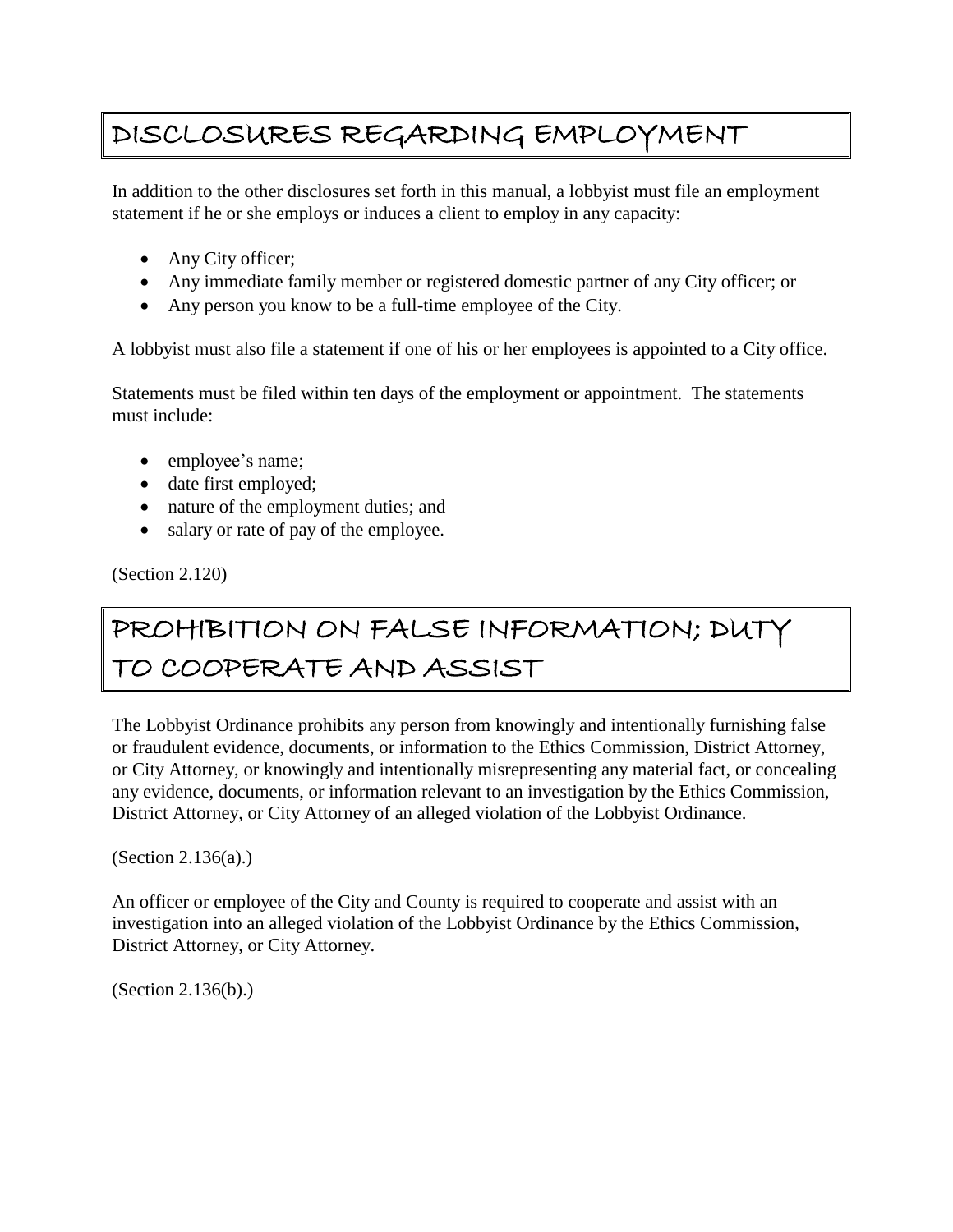# <span id="page-19-0"></span>PENALTIES FOR VIOLATION OF THE LOBBYIST ORDINANCE

The Ethics Commission may impose administrative penalties of up to \$5,000 per violation of the Lobbyist Ordinance, or three times the amount not properly reported, or three times the amount given or received in excess of the gift limit, whichever is greater.

(Section 2.145(c).)

Persons who knowingly or negligently violate the Lobbyist Ordinance may also be subject to civil penalties of up to \$5,000 per violation of the Lobbyist Ordinance, or three times the amount not properly reported, or three times the amount given or received in excess of the gift limit, whichever is greater. (The City Attorney may bring an action to revoke for up to one year the registration of any lobbyist who knowingly violates the Lobbyist Ordinance.)

(Section 2.145(b), (f); Charter Section C3.699-13.)

The client or employer of a lobbyist shall be jointly and severally liable for all violations of the Lobbyist Ordinance committed by the lobbyist in connection with acts or omissions undertaken on behalf of the client or employer.

(Section 2.145(e)(2).)

### <span id="page-19-1"></span>PERMIT CONSULTANTS

Effective January 1, 2015, permit consultants are required to register with the Ethics Commission and file quarterly disclosure reports. These new reporting requirements are similar to, but not exactly the same as, those for lobbyists. Additional information for permit expediters will be provided separately.

An individual who qualifies as both a lobbyist and a permit consultant must register as a lobbyist and as a permit consultant. As to reporting, that individual must either:

file separate disclosure reports as a lobbyist and as a permit consultant,

or

• file only monthly lobby is disclosure reports so long as the individual discloses all information required under that section with respect to his or her permit consulting services.